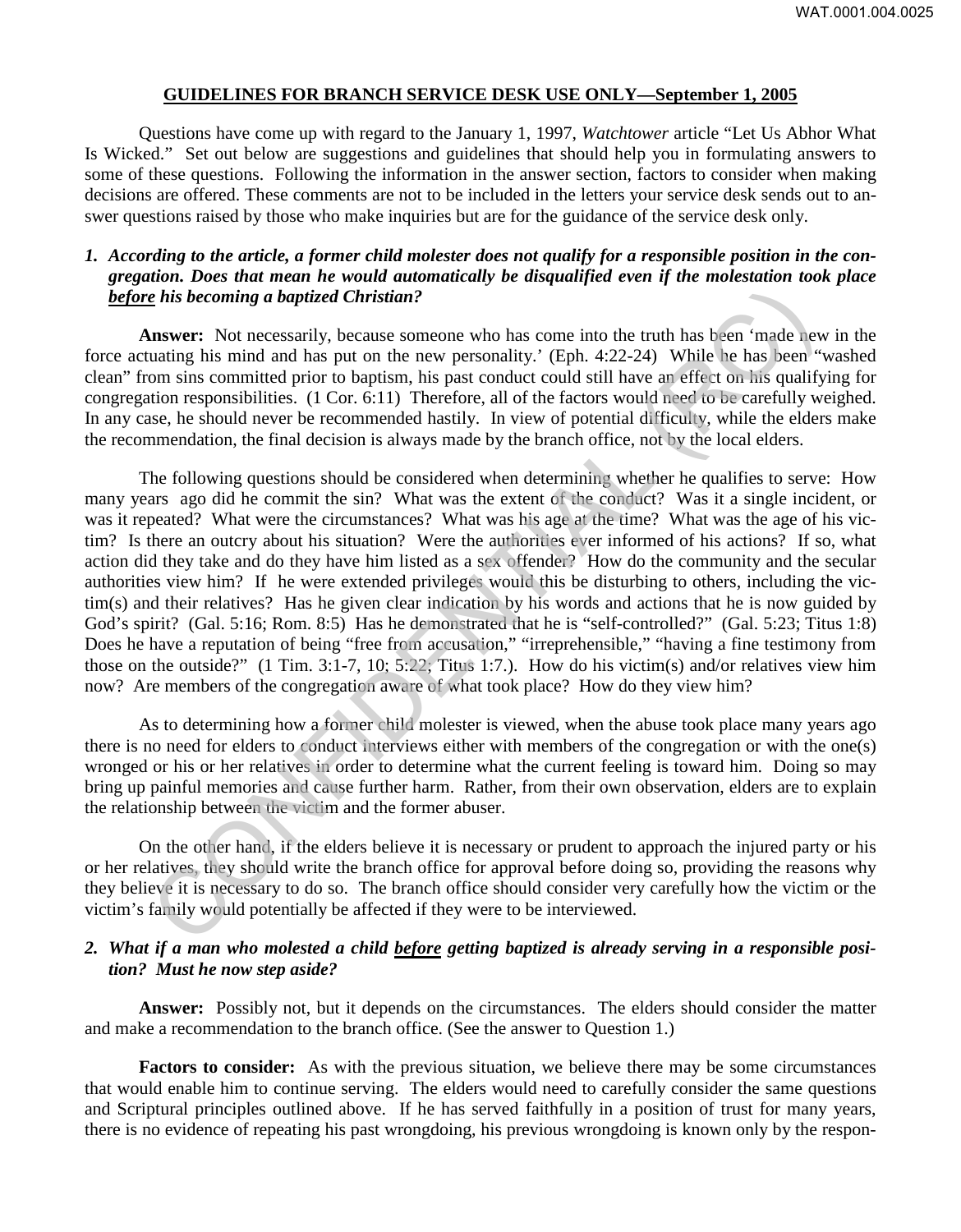sible brothers, the congregation has respect for him, there is no outcry, and everything else points to his currently enjoying Jehovah's blessing, we think the branch office could allow him to retain his congregation privilege. Such a case could be decided on an individual basis.

# *3. If a man molested a child many years ago after getting baptized, could he retain his privilege of service? If so, under what circumstances could he continue to serve? Is there a time limit on how long ago the offense must have occurred?*

**Answer**: Yes, it is possible. The elders should carefully consider the matter and provide full details in making a recommendation to the branch office. (See the answer to Question 1.) The following example illustrates under what circumstances a man might continue to serve: A Christian may have sexually molested a child many years ago, perhaps even several decades. The matter was handled at that time by the congregation. Since that time, he has had an exemplary record of theocratic service and has been serving faithfully. He has not repeated the sin and there is no evidence that he is a threat to children. Over many years he has performed "works that befit repentance." (Acts 26:20) In every respect, he has demonstrated himself to be chaste in conduct. All indications point to his having Jehovah's blessing. Given these circumstances and the fact that no present questions are being raised about his qualifications nor is there a cry for his removal, we believe that he might continue to serve. Of course, each situation would be judged individually. g a recommendation to the branch office. (See the answer to Question 1.) The following es under what circumstances a man might conium to serve: A Christian many have sexually point of the heast had a recent that the be th

**Factors to consider:** In the case of an individual who has committed child abuse while baptized, if twenty or more years have passed and the brother has built up a faithful record of service, there is no outcry, and everything else points to his currently enjoying Jehovah's blessing, the branch office may decide a valid basis exists to allow him to continue to serve in a position of trust, if he otherwise qualifies

If a former child molester continues in a position of responsibility—whether the sin occurred before or after baptism—there may be some serious problems if he later molests a child. This could bring great reproach on Jehovah's name and it could affect the faith and confidence that our brothers have in Jehovah's organization. So, the branch office is to consider this matter very carefully, considering all the potential implications and factors, before allowing a former child molester to serve.

# *4. The article on page 29 states that a "man known to have been a child molester" does not qualify for congregation privileges. What is meant by "known?"*

**Answer**: A man "known" to be a former child molester has reference to the perception of the community and the Christian congregation. It would be one who has sexually abused a minor and is still viewed negatively by the victim's family, the congregation, or the elders; or one who is viewed by the community or secular authorities as someone who is a sexual abuser of minors, whether the abuse has been established by the congregation or not. Such a man is not "free from accusation," "irreprehensible," nor does he have "a fine testimony from those on the outside." (1 Tim. 3:1-7, 10; 5:22; Titus 1:7) In view of his notorious past, people in the community would not respect him and the brothers may even stumble if he were appointed.

**Factors to consider**: The term "known" needs to be qualified. At times, information regarding a man is known only to the elders. The fact that they have knowledge of his past sin should not automatically rule out his serving. There may be unusual circumstances that would indicate this is not necessary.

#### **5.** *From a theocratic standpoint, whom do we regard as a "child molester?"*

**Answer:** The February 1, 1997, *Watchtower* "Questions From Readers" quotes *Webster's Ninth New Collegiate Dictionary,* which defines "pedophilia" as "sexual perversion in which children are the preferred sexual object." In referring to the article "Let Us Abhor What Is Wicked," the above-referred to "Questions From Readers" made the point "that what *The Watchtower* was discussing was a *child's* being made the ob-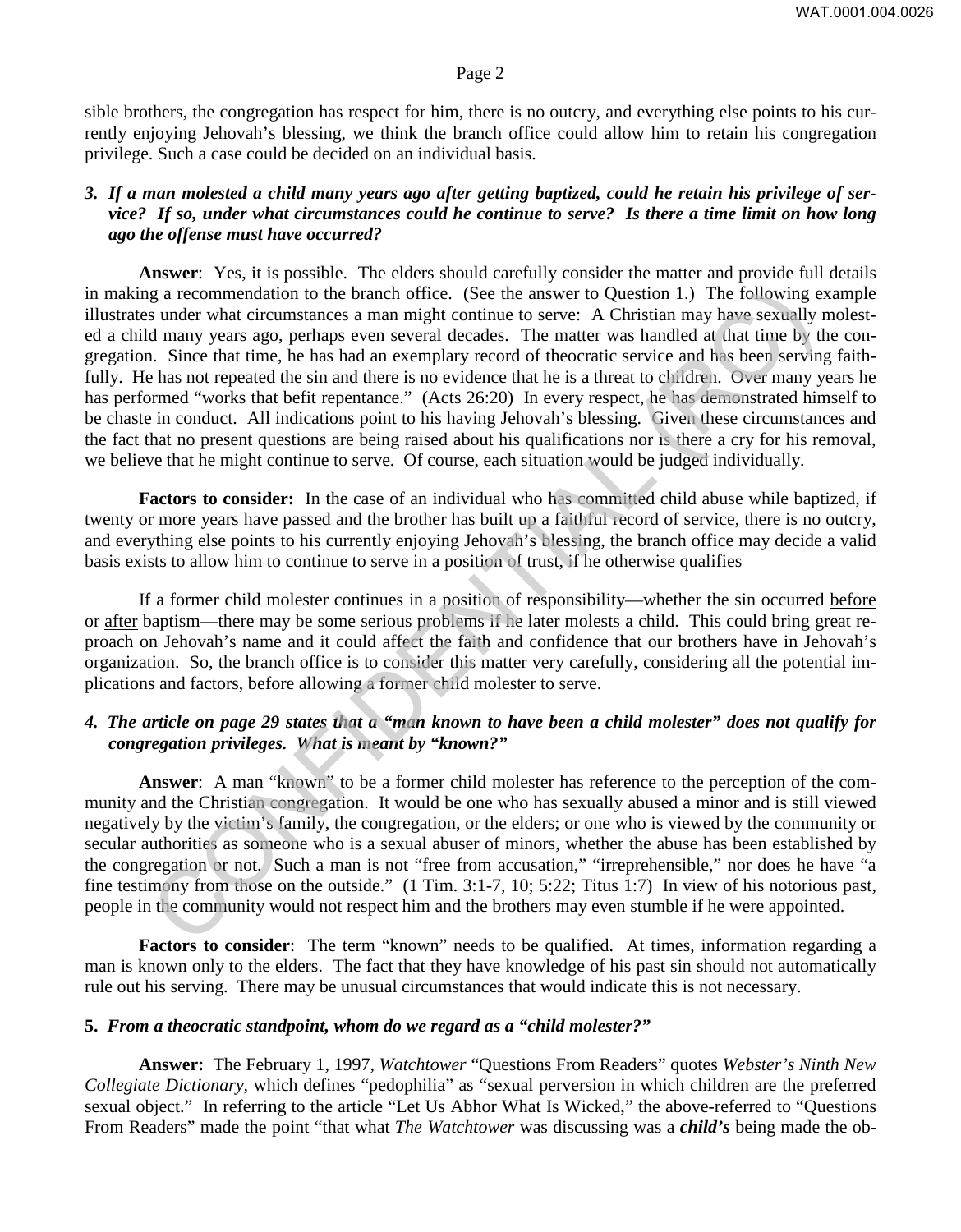ject of sexual abuse, including fondling, by an *adult."* [Italics ours.] The January 1, 1997, *Watchtower* also refers to a child molester in the congregation as "a baptized *adult* Christian." Thus, from a theocratic standpoint, we would generally regard a "child molester" as an adult.

In other words, child sexual abuse occurs when an adult uses a child to gratify his or her own sexual desires. It may involve what the Bible calls fornication, or *por∘ nei'a*, which could include manipulation of genitalia, sexual intercourse, and oral or anal sex. Some abusive acts may amount to what the Bible condemns as "loose conduct", such as the fondling of breasts, explicitly immoral proposals, showing pornography to a child, voyeurism, and indecent exposure. (Gal. 5:19-21; see footnote on page 10 of the October 8, 1993, issue of *Awake!*)Since the adult involves a child in such activities, all of these actions would be considered child sexual abuse.

Yet, the level of seriousness is not the same in every case. (For instance, an adult who rapes or fondles the genitalia of a child, would be much more culpable than someone who showed pornography to a child, even though such unclean actions could escalate.) Thus, the elders handling the matter would have to determine what the adult actually did.

# **6.** *At what age would we regard a child molester an adult? Does the age of the child who is the "victim" play a factor?*

**Answer:** The word "adult" is broadly defined, and so we cannot specify a certain age when one becomes an adult. From a legal standpoint, the definition depends on the country in which one lives. For instance, in the United States, one is generally viewed as an adult somewhere between the ages of 18 and 21. In other countries, the legal age may be defined differently. From a theocratic standpoint, the Bible does not indicate a specific calendar age at which time one enters adulthood. Therefore, each case would need to be dealt with on an individual basis.

When judging whether an individual is a child molester, you would need to consider the ages of both the "molester" and the "child." As pointed out in the March 14, 1997, letter to all bodies of elders, in judging cases of alleged child abuse, we are not referring to a situation where an adult has sexual relations with a consenting minor who is approaching adulthood and who is only a few years younger than the adult. Rather, we are referring to a situation where it is established that an adult brother or sister has been guilty of sexually abusing a young child or a non-consenting minor who is approaching adulthood. So it is important that the ages of both the "molester" and the "child" be considered. If some doubt existed as to whether an act constituted child molestation and whether privileges should be revoked, extended or retained by a man, the elders should refer the matter to the branch office and provide complete details. the of Awake!) Since the adult involves a child in such activities, all of these actions would<br>hild sexual abuse.<br>
Tert the bevel of seriousness is not the same in every case. (For instance, an adult who rapes<br>
genitalia

# *7. Should the elders ask a man who is reaching out for congregation privileges if he ever molested a child?*

**Answer:** No. It is not the duty of elders to query an individual about whether he ever molested children. It would also not be appropriate for elders to meet with brothers reaching out for privileges to make them aware of what is stated in the January 1, 1997, *Watchtower*. The point the elders should have in mind is that they should avoid recommending any man "known" as a former child molester.

**Factors to consider:** When the branch office approves a recommendation for one to be a ministerial servant or elder, we ask two elders to speak with a man before announcing his appointment. They will ask if there is anything in his past or in his personal or family life that would prevent him from being qualified to accept the appointment, or if there is any other reason why his appointment should not be announced. If he has never *previously served* as an elder or a ministerial servant, the elders should specifically ask him if he has ever been involved in the past with child sexual molestation. If he confesses to sexually molesting a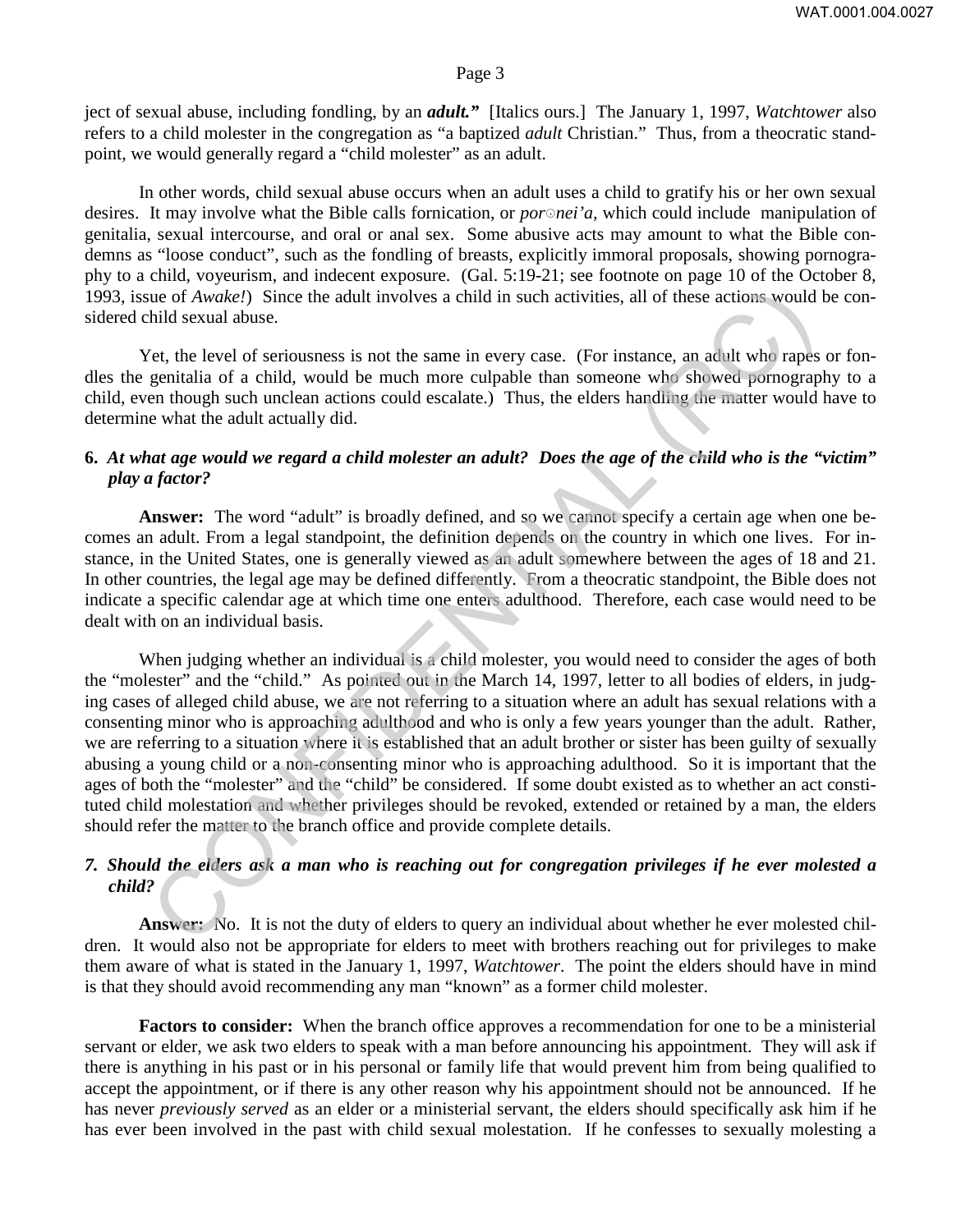child in the past, then the S-2 form is returned to the branch and the matter can be reconsidered. If the branch office is keeping track of such ones, as has been suggested, they would be aware of his past conduct if he is later recommended.

#### **8. What does page 29 mean when it says that a known child molester "cannot be a pioneer"?**

**Answer:** It means that if in the perception of the community or in the minds of those in the congregation a man is "known" to be a former child molester, he would not qualify as an auxiliary or regular pioneer.

**Factors to consider:** An auxiliary or regular pioneer is to be "an exemplary publisher." A person guilty of child abuse is not exemplary and would therefore not meet the qualifications of a regular pioneer. (See the *Organized* book page 113, paragraph 2.) It is also understood that a former child molester would not qualify as a special pioneer, a Bethel family member, an international servant, a missionary, for the traveling work, or any similar special full-time service. This would be so even if he is not perceived by the community to be a former child molester. However, if the offense was many years ago, the answers to Questions 1, 2, and 3 should be considered.

## *9. The article says that a former child molester could "have parts on the Theocratic Ministry School and non-teaching parts in the Service Meeting." What might these parts include? What other duties could he handle in the congregation? Are there other restrictions that would apply to him?*

**Answer:** Anyone guilty of child molestation is not exemplary and so should not be extended to him any specific responsibility that could be construed as an assigned duty, even though some assignments might be considered minor. He should not be used to handle accounts, literature, magazines, or territories. Nor would he be used as an attendant, microphone handler, to operate sound equipment, to represent the congregation in prayer, or to present "Announcements" on the Service Meeting. He would not be used as the reader at the Congregation Book Study or *Watchtower* Study, nor to conduct a meeting for field service. It would be advisable not to have a book study in his home. And, he would not qualify to auxiliary or regular pioneer. Whereas he could volunteer to assist with general care of the Kingdom Hall where he attends meetings, he could not be approved to work on other Kingdom Halls or Assembly Halls. He may give student talks on the Theocratic Ministry School and share in non-teaching parts on the Service Meeting, provided that his doing so will not be offensive to those in the congregation who know of his past wrongdoing. In any case, he would not be given a teaching part, one that would normally be assigned to an elder or a capable ministerial servant who has cultivated good speaking ability. (See "Question Box" in the February 1975 and October 1976 *Kingdom Ministry*.) actors to consider: An auxiliary or regular pioneer is to be "an exemplary publisher." A child abuse is not exemplary and would therefore not meet the qualification of a regular  $Or_{R}$  antext book page 113, paragraph 2.)

Also, he should not be allowed to use the Kingdom Hall for his wedding. Since he is not in good standing and cannot be used in positions of responsibility within the congregation, it would be better for him to have the wedding ceremony in another location. Additionally, even if after many years have passed, it would not be good to have a book study in the home of a known child abuser since this may be a stumbling block for those who may know of brother's past.

**Factors to consider:** A Service Meeting teaching part would include being chairman of an introductory part on this meeting, presenting a talk, conducting an interview, and handling a question-and-answer part. He would not qualify for this. In the United States, there is little chance he could be used for such anyway because there is usually a sufficient number of elders and ministerial servants in each congregation to care for these parts. Logically, the expression "non-teaching parts" on the Service Meeting would primarily refer to participating in demonstrations or interviews under the direction of an elder or capable ministerial servant, as there is little else he could participate in on the Service Meeting. In the Theocratic Ministry School he could only give student talks.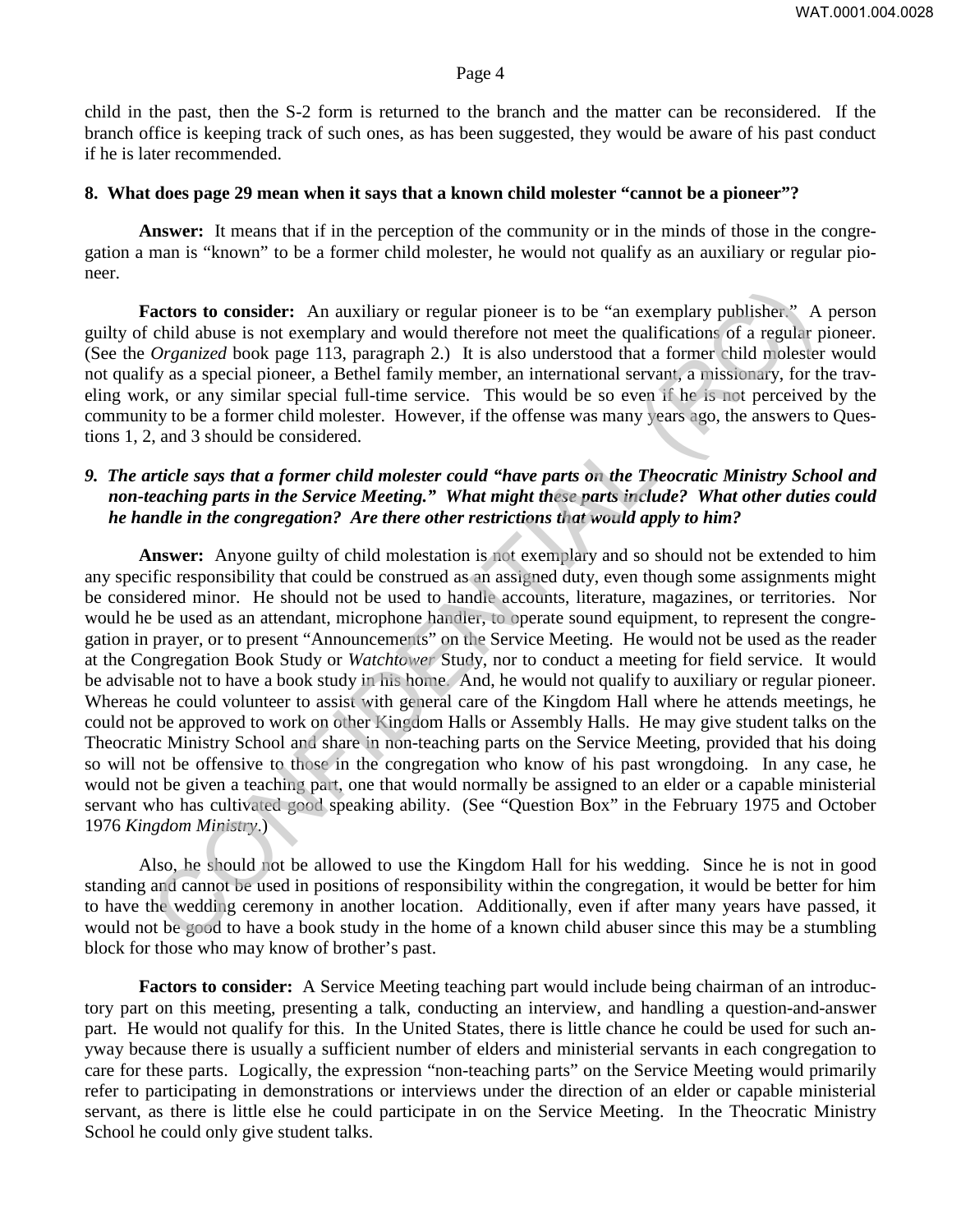# *10. What procedure does the Society follow in handling letters of inquiry or reports that a publisher knows of an appointed one who molested a child in the past?*

**Answer:** If the inquirer telephones the branch office, he should be encouraged to put his comments in writing and to provide the branch office with the complete details. If the inquirer writes, we could answer in harmony with the Scriptural principles presented earlier.

**Factors to consider:** It may be that letters will be received from publishers that say they know one who molested a child and he now has a congregation privilege. Some publishers have asked: 'What responsibility do I have to report him?' Others are very angry and have demanded his removal. Letters may be received from elders asking such questions and expressing similar views.

The validity of the accusation(s) should be verified to the degree possible. In the case of an elder writing, he should ascertain any legal responsibility he may have to the report the matter to the authorities. If the individual writing has not already done so, he should notify the Legal Department. Individuals should not be discouraged from reporting matters to the authorities, but should be reminded of the need for confidentiality, especially when speaking with others, thus avoiding any charge of slander.

#### *11. What can the congregation elders do to protect children?*

**Answer:** The elders should periodically remind parents of the need to review with their children articles in the organization's publications. (You may refer them to pages 170-71 of the book *Learning from the Great Teacher*) Elders want to be alert to the activity of any who are known to have molested children in the past. As the January 1. 1997, *Watchtower* points out on page 29: "True, not every child molester repeats the sin, *but many do*." An individual who has manifested a weakness in this regard should be sensitive to his need to not be alone with children. He should refrain from holding or from displaying other forms of affection for children. He must recognize that he had a weakness in this area in the past. The advice at 1 Corinthians 10:12 is wise counsel for one who has shown this kind of weakness. In the spirit of Galatians 6:1 elders should kindly, but firmly, endeavor to readjust any who have had a problem in the past and seem to be showing affection to children or cultivating inappropriate association with such ones. It also would be appropriate for elders to kindly caution any who are doing things that may be a cause for concern to others in the congregation. (l Cor. 10:32) By giving such specific, clear and pointed counsel, elders would be imitating Jehovah who gives specific advice to help his servants avoid temptation. (See the March 15, 1970, issue of *The Watchtower* "Questions from Readers," pages 190, 191.) At the same time, the response to this counsel by the former molester would be a basis for the elders to decide if he is determined to "abstain from every form of wickedness," and to clear himself of even any hint of wrongdoing. Does he in every respect demonstrate himself to be chaste?—l Thess. 5:22. o I have to report him?" Others are very angry and have demanded his removal. Letters may<br>on elders asking such questions and expressing similar views.<br>The reality of the accusation(s) should be verified to the eigencompo

When a former child molester (perhaps known only to the elders) begins attending congregation meetings, or a molester is shown mercy and not disfellowshipped, designated elders should kindly, but frankly, discuss with him what type of actions regarding children should be clearly avoided. This would include not allowing children (other than his own) to spend the night in his home, not cultivating friendships with children, and the like.

Additionally, a former abuser should be told not to work alone with children in the field ministry. He should always be accompanied by another adult publisher who is in good standing in the congregation. This also applies to working with his own minor children in the field ministry. If he chooses to do so, there still should always be another adult present. This serves to protect the minor who might answer the door, the former abuser and the reputation of the congregation. In some cases, Caesar may place the restriction that a former abuser cannot engage in the house-to-house witnessing. (Rom. 13:1-7; Gal. 6:7) The elders could determine whether the restrictions apply to other forms of the field ministry such as telephone witnessing or